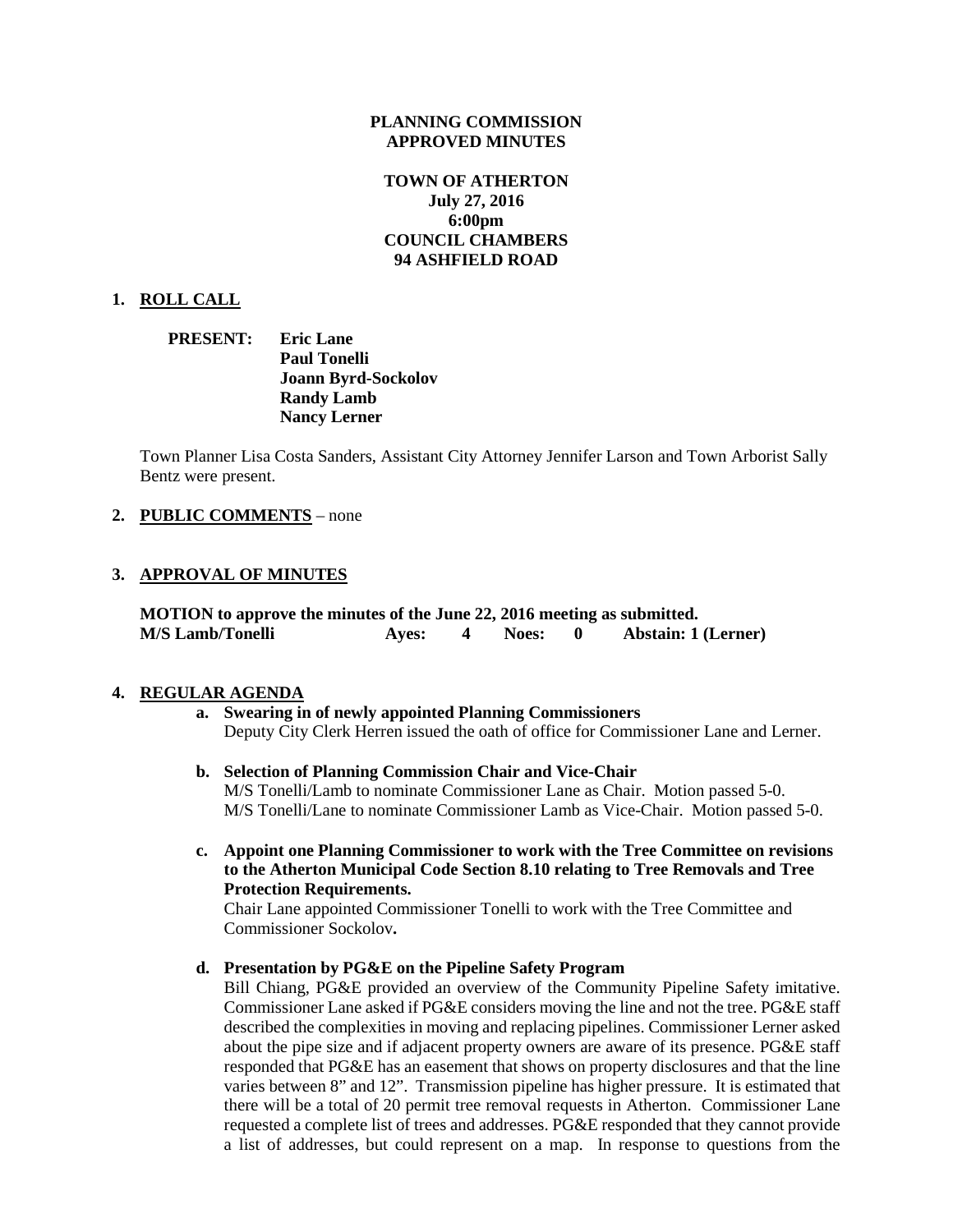Commission, Town Arborist Bentz responded that most trees being removed are less than heritage size and that she received many calls initially from the public, but very few recently.

# **5. PUBLIC HEARINGS**

## **A. Heritage Tree Removal Permit – 70 Stern (APN 070-170-050) – Request for a Heritage Tree Removal Permit to allow the removal of three trees. Atherton Municipal; Code Section 8.10.**

Town Planner Lisa Costa Sanders presented the staff report.

Town Arborist Bentz stated that the trees are one-sided as they are planted close together. Commissioner Tonelli asked if the presence of Armillaria was tested. Sally Bentz responded that it was not tested. In response to a question from Commissioner Lerner, Bentz responded that Armillaria is common in Atherton.

# OPEN PUBLIC HEARING

Chris Merritt, Project Manager, stated that they are proposing 34 new trees on-site and that the property backs up to an Oak woodland. He noted that the existing Cedar trees in the front yard are high branching and do not provide much screening. They are proposing to replace with Ginko trees.

Commission Lamb asked how tall the trees would be at the time of planting. Mr. Merritt responded 15' tall. Commissioner Lerner asked if the trees are deciduous and Mr. Merritt responded in the affirmative. Sally Bentz stated that Ginko trees are slow growing, not-native, but nice trees. Commissioner Lamb asked why the client selected Ginko trees. Mr. Merritt responded that the client likes with tree and its fall color. Commissioner Sockolov suggested the applicant test for Armillaria. Commissioner Lerner suggested an alternate tree for year round screening. Mr. Merritt responded that they could consider other trees.

# CLOSE PUBLIC HEARING

Commissioner Lane noted that the trees are not specimen trees. Commission Tonelli noted that the trees are high growing and do not offer much screening but would like to see a different replacement plan. Commissioner Sockolov would prefer to have scientific data to support the tree removal.

Commissioner Lane requested the applicant test for armarillo and submit a revised landscape plant for consideration at a future Planning Commission meeting. Commissioner Lamb requested the applicant conduct neighborhood outreach and revised the planting plan to include evergreen trees.

# **MOTION to continue the public hearing on the item to the August 24, 2016 Planning Commission meeting.**

**M/S Lamb/Sockolov Ayes: 5 Noes: 0**

# **B. Appeal – 18 Ralston Avenue (APN 059-292-070) – Appeal of the Construction Time Limit Ordinance fine. Atherton Municipal Code Section 15.40.**

Commission Lamb recused himself from the meeting.